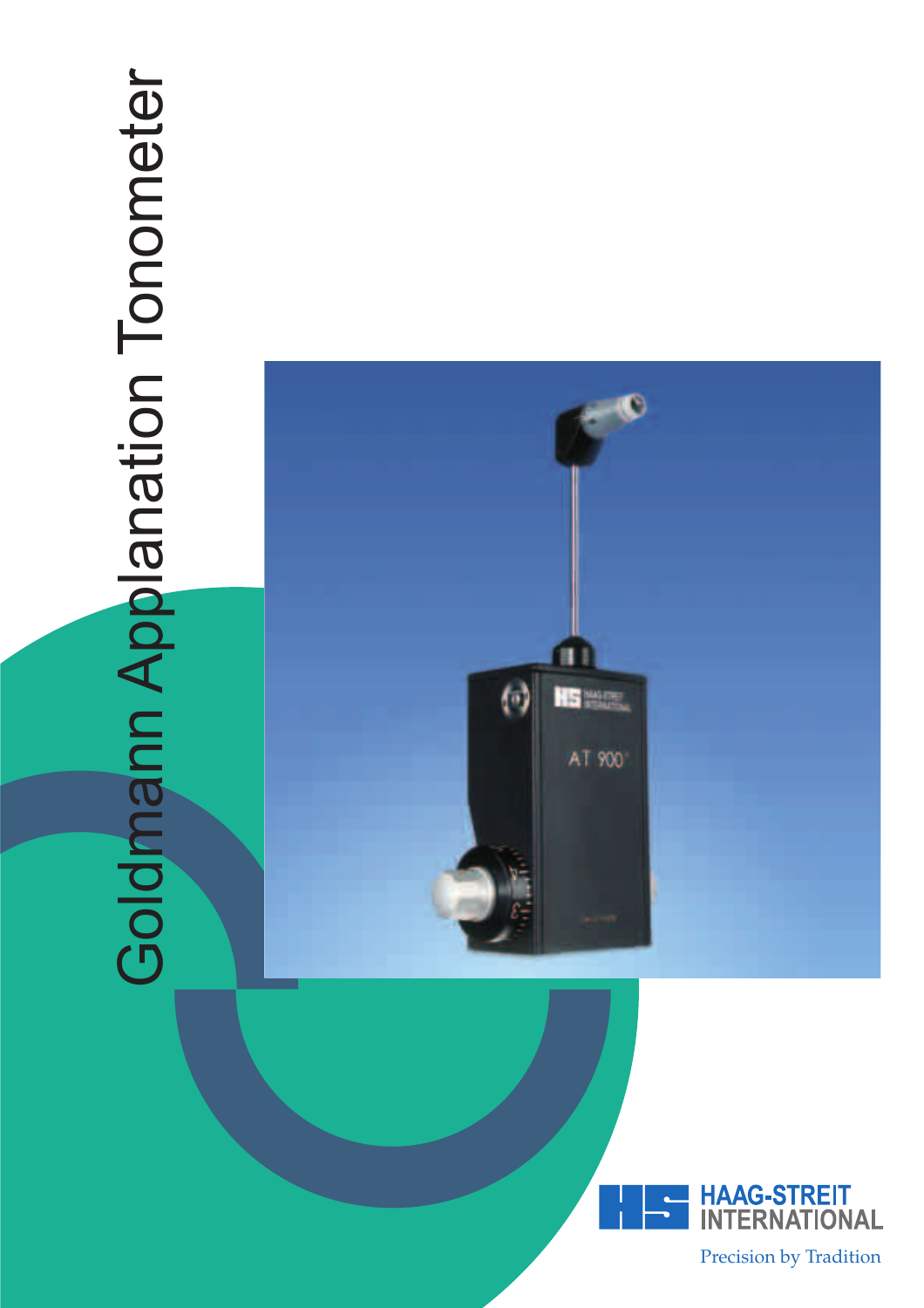# Measurement Principle

Applanation tonometry is based on the following principle: Measurement of the force necessary to flatten a corneal surface of constant (ø3.06mm) size.

Using the slitlamp microscope at 10x magnification provides an exact measurement.

Benefits:

- Measurement of a sitting patient.
- Through the slitlamp not on a separate instrument.
- Accuracy of approx. ± 0.5 mm Hg.
- Direct reading of the IOP in mm Hg.
- Not effected by scleral rigidity.
- Repeated measurements do not artificially elevate IOP.
- Easy to calibrate.
- Consistency between different Goldmann tonometers.
- Adequate space is provided to allow access by the user to the patient i.e. to hold open the eyelid.

The principle of applanation tonometry is simple and the high precision manufacture guarantees continuous, reliable performance.



Model AT 900 C/M For Slitlamps BM 900® , BM 900® V and BC 900®

This model remains on the slitlamp, swinging into position when required. A notch ensures exact centration of the prism with the left microscope objective. Applanation tonometry is performed through the left eye-piece.

Positioning the illumination so that it just touches the tonometer support ensures optimal illumination without any unwanted reflection.

The tonometer may be easily lifted off its pivot to allow other attachments to be mounted in its place.



**Model AT 90** For Slitlamps B and BQ 900®

This model is fo not want the ton slitlamp when n

It is mounted directle which has two p Tonometry to be either the left or

Unlike the other M/Q is used wit angle of ca. 60°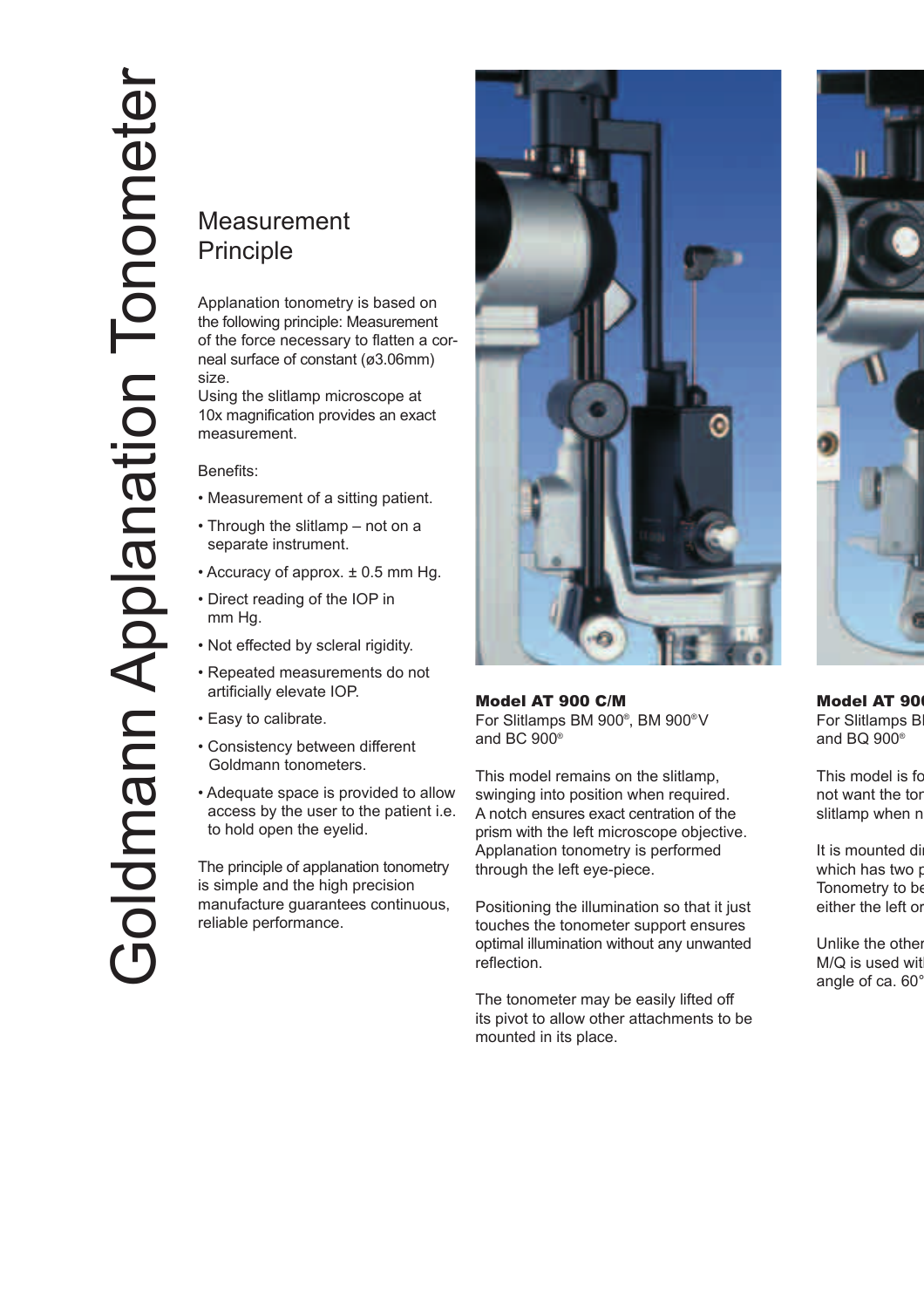

0 M/Q M 900® , BM 900® V

or those users who do nometer to remain on the ot in use.

rectly to the guide plate – positions, allowing e performed through right eyepice.

r tonometers, the AT 900 h the illumination at an to the microscope.



Model AT 900 BQ For Slitlamp BQ 900®

This model is permanently mounted to the BQ 900 Slitlamp and, consequently, leaves the pivot mount on the top of the microscope free for other attachments without the need to remove the tonometer.

Tonometry is performed through the right eyepiece only.

Positioning the illumination so that it just touches the tonometer support ensures optimal illumination without any unwanted reflection. Model AT 870 For Zeiss and some Zeiss-type Slitlamps

Unlike the previously mentioned models the AT 870 is designed to swing down into position from above the slitlamp microscope. It may be removed from the slitlamp if required.

Once positioned, use of the AT 870 is the same as with the other models.

In it's «parked» position it does not interfere with normal diagnostic use of the slitlamp.